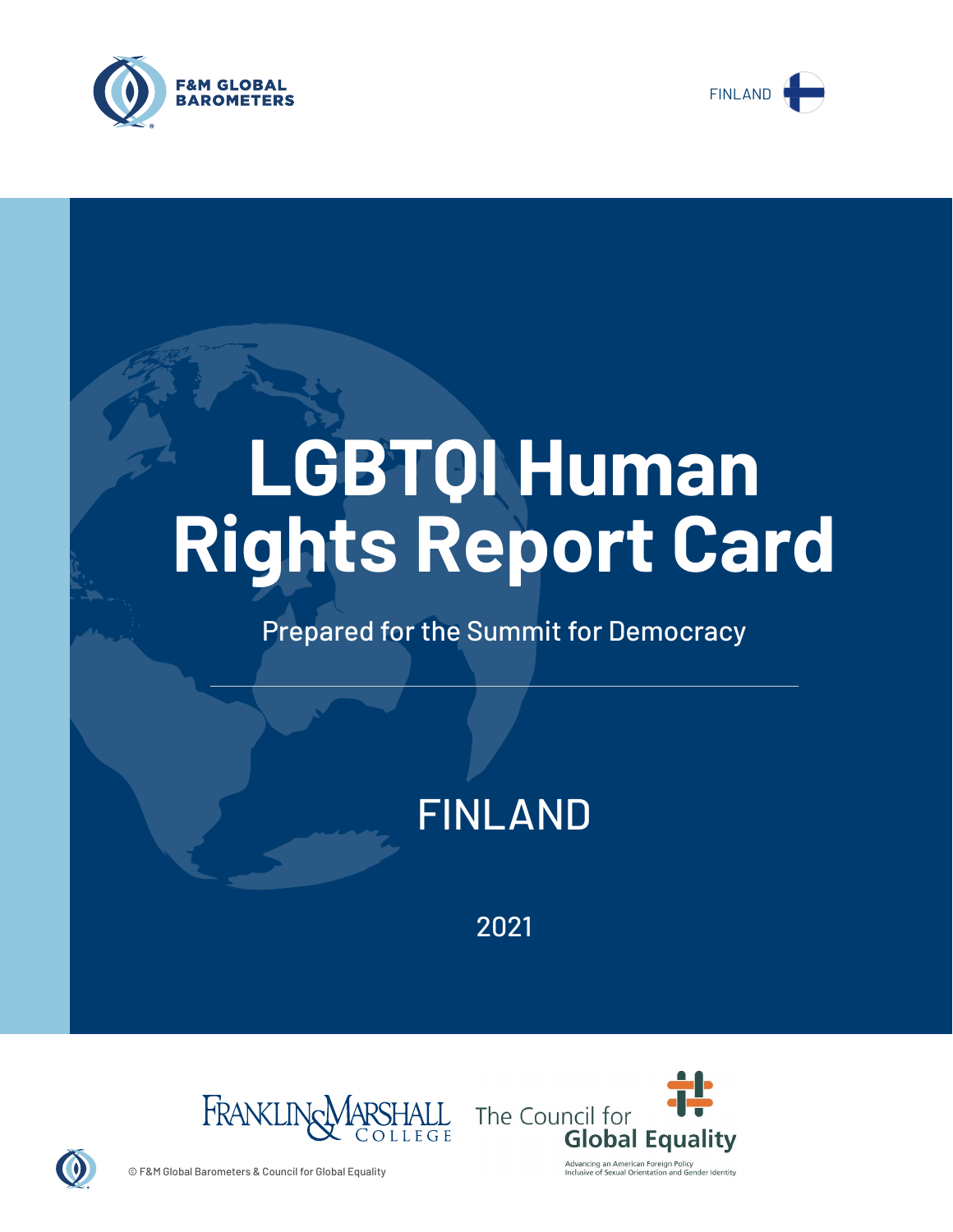



# Finland

# Report Card on the Human Rights of LGBTQI Peoples

## **OVERVIEW**

Inclusive democracies value the democratic, economic, and social contributions of *all* citizens. Indeed, democracy itself cannot thrive unless the human rights of all people are protected, and this must include protections for often marginalized lesbian, gay, bisexual, transgender, queer, and intersex (LGBTQI) peoples. Advancing rights for the protection of LGBTQI people is also closely correlated to broader democratic dividends, including efforts to address democratic backsliding, fight corruption, and build resilient movements to fight authoritarianism. These themes of the Summit for Democracy are also themes of LGBTQI movements around the world.

This report card provides a concise measurement of the attainment of core human rights protections for LGBTQI individuals. It sets the collective standard for participating states' core legal obligations toward LGBTQI peoples and consequently the ability of LGBTQI citizens to contribute to and benefit from democratic institutions. Countries are graded on three dimensions: Basic Rights, Protection from Violence, and Socio-economic rights. Only one state has achieved all benchmarks. The Summit for Democracy signals the start of a year of action when all states will have an opportunity to demonstrate progress in advancing the human rights and democratic participation of LGBTQI peoples.

The report card is based on **2020** baseline data and will be updated during the year of action to reflect advances over the coming year, culminating in a 2022 report at the end of the Summit process.

| $0 - 59\%$ | $60 - 69\%$ | $70 - 79\%$ | $80 - 89\%$ | $90 - 100\%$ |
|------------|-------------|-------------|-------------|--------------|
| Failing    | Poor        | Fair        | Good        | Excellent    |

# **REPORT CARD SCALE**

# **ADDITIONAL DEMOCRACY INDICATORS**

| Democracy Index<br>Full Democracy 8-10   Flawed Democracy 6-8   Hybrid Democracy 4-6   Authoritarian 0-4 |                        | 9.2/10   |
|----------------------------------------------------------------------------------------------------------|------------------------|----------|
| Freedom House Freedom in the World<br>Free 70-100   Partly Free 40-69   Not Free 0-39                    | 2020                   | 100/100  |
| <b>Corruption Perceptions Index</b><br>Very Clean 100/100   Highly Corrupt 0/100                         | 020<br>$\sim$          | 85/100   |
| <b>Global Acceptance Index</b><br>High Acceptance 10   Low Acceptance 0                                  | 2017-20                | 7.96/10  |
| <b>Fragile States Index</b><br>Sustainable 0-30   Stable 30-60   Warning 60-90   Alert 90-100            |                        | 14.6/100 |
| <b>UNDP Gender Inequality Index</b><br>Very High 0.0   Low 1.0                                           | တ<br>5<br>$\bar{\sim}$ | 0.047/1  |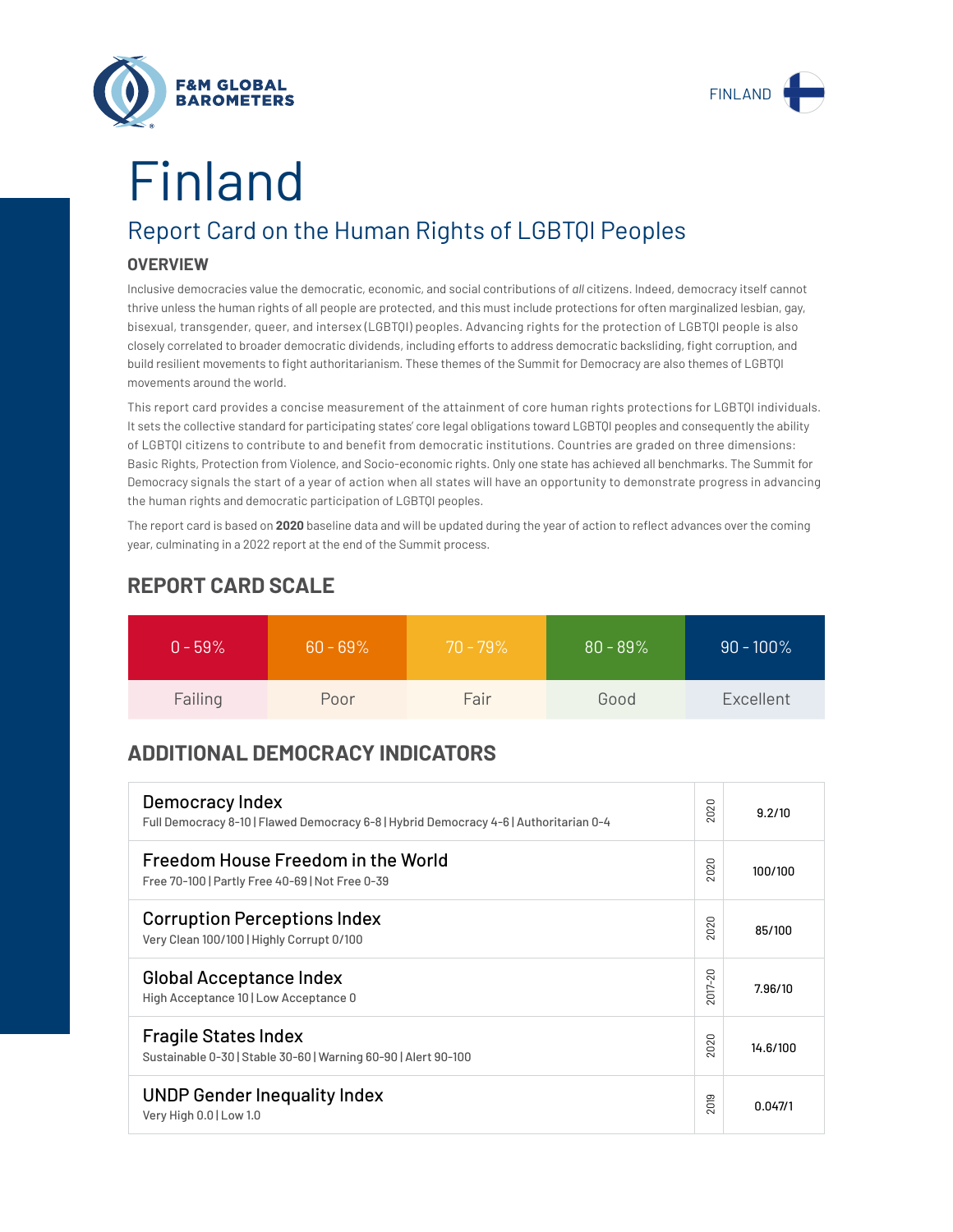



**The report card items are based on 2020 baseline data.**

| 80% | <b>DIMENSION 1: BASIC HUMAN RIGHTS</b>                                                               |            |                          |
|-----|------------------------------------------------------------------------------------------------------|------------|--------------------------|
|     | 1 No criminalization of sexual orientation                                                           |            | $\overline{\phantom{0}}$ |
|     | 2 No criminalization of gender identity or expression                                                |            |                          |
|     | 3 Freedom from arbitrary arrest based on sexual orientation                                          |            |                          |
|     | 4 Freedom from arbitrary arrest based on gender identity                                             |            | $\blacksquare$           |
|     | 5 Legal recognition of gender identity                                                               |            | $\bigcirc$               |
|     | 6 No physiological alteration requirement for legal gender recognition                               |            |                          |
|     | 7 No psychiatric diagnosis requirement for legal gender recognition                                  |            |                          |
|     | 8 LGBTQI organizations are allowed to legally register                                               |            |                          |
|     | 9 LGBTQI organizations are able to peacefully and safely assemble                                    |            |                          |
|     | 10 Security forces provide protection to LGBTQI pride participants                                   |            |                          |
| 60% | <b>DIMENSION 2: PROTECTION FROM VIOLENCE</b>                                                         | <b>YES</b> | N <sub>0</sub>           |
|     | 11 Ban on gay conversion therapy                                                                     | o          |                          |
|     | 12 Hate crimes legislation includes sexual orientation                                               |            |                          |
|     | 13 Hate crimes legislation includes gender identity                                                  |            | $\bigcirc$               |
|     | 14 Hate crimes legislation includes sex characteristics                                              |            |                          |
|     | 15 Hate speech laws include sexual orientation                                                       |            | $\bigcirc$               |
|     | 16 Hate speech laws include gender identity                                                          |            | $\blacksquare$           |
|     | 17 Equality body mandate exists                                                                      |            |                          |
|     | 18 Prohibition of medically-unnecessary non-consensual medical interventions on intersex individuals |            |                          |
|     | 19 Gender affirming prison accommodations                                                            | $\bigcirc$ |                          |
|     | 20 Asylum for LGBTQI individuals is available within the country                                     |            |                          |
| 90% | <b>DIMENSION 3: SOCIO-ECONOMIC RIGHTS</b>                                                            | <b>YES</b> | N <sub>0</sub>           |
|     | 21 Workplace non-discrimination laws include sexual orientation                                      |            |                          |
|     | 22 Workplace non-discrimination laws include gender identity                                         |            |                          |
|     | 23 Workplace non-discrimination laws include sex characteristics                                     |            |                          |
|     | 24 Fair housing non-discrimination laws include sexual orientation                                   |            |                          |
|     | 25 Fair housing non-discrimination laws include gender identity                                      |            |                          |
|     | 26 Head of state supports marriage equality                                                          |            |                          |
|     | 27 State allows for marriage equality                                                                |            |                          |
|     | 28 State prohibits discrimination in healthcare based on sexual orientation                          |            |                          |
|     | 29 State prohibits discrimination in health care based on gender identity                            |            |                          |
|     | 30 Legal classifications (such as an X sex or gender marker) universally available                   |            |                          |